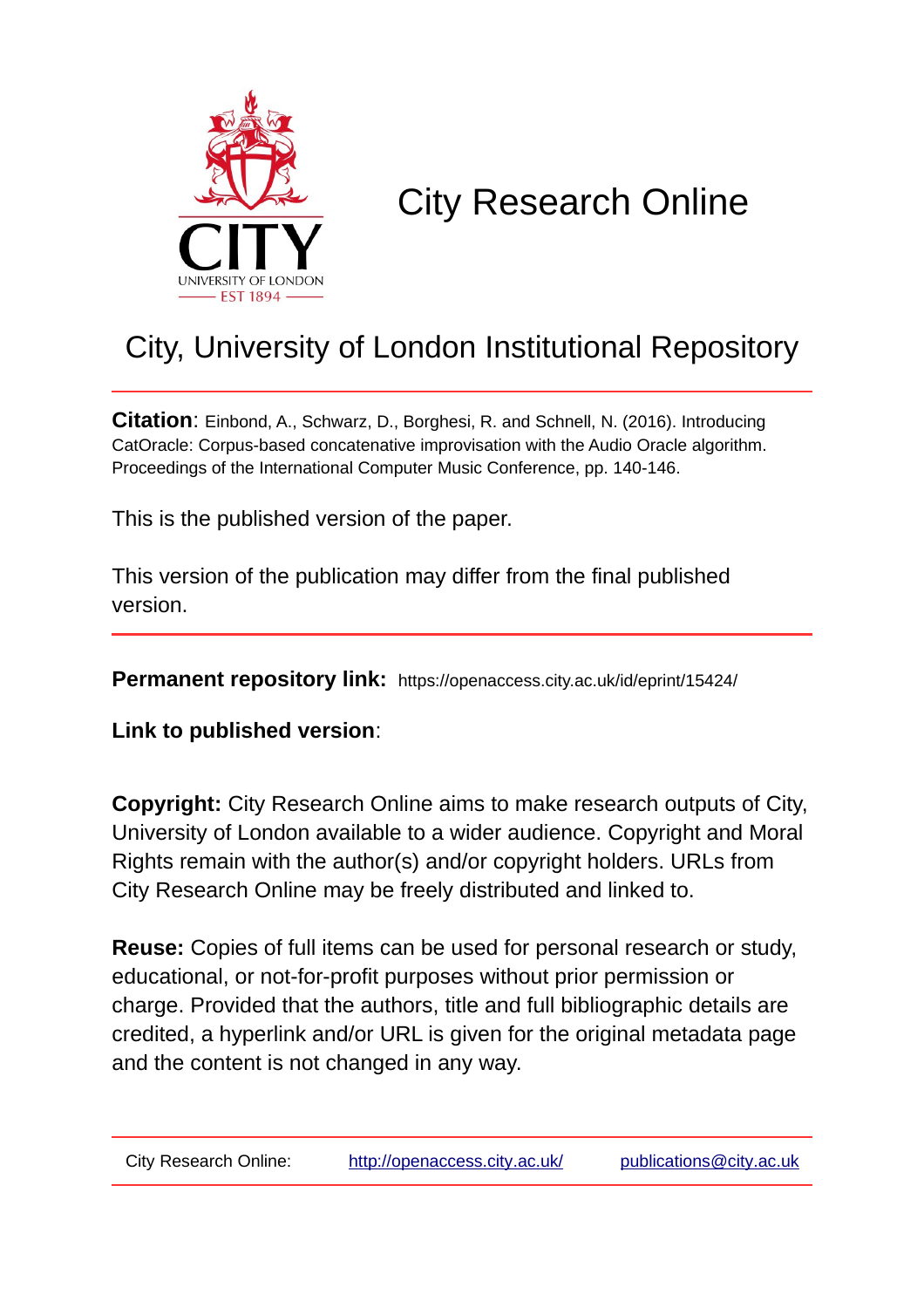## Introducing CatOracle: Corpus-based concatenative improvisation with the Audio Oracle algorithm

Aaron Einbond City University London Aaron.Einbond@city.ac.uk

Diemo Schwarz IRCAM/CNRS/UPMC Diemo.Schwarz@ircam.fr

Riccardo Borghesi IRCAM/CNRS/UPMC Riccardo.Borghesi@ircam.fr

### **ABSTRACT**

Norbert Schnell IRCAM/CNRS/UPMC Norbert.Schnell@ircam.fr

A notable recent technique that lends itself to audio reproduction and transcription is corpus-based concatenative synthesis (CBCS); however, still missing is a better temporal logic for organizing synthesis based on musical structure. Individual samples are selected by targeting a list of associated features, however there is no inherent connection between the descriptors of one sample and a successive sample to be concatenated.<sup>1</sup>

CATORACLE *responds to the need to join high-level control of audio timbre with the organization of musical form in time. It is inspired by two powerful existing tools:* CataRT *for corpus-based concatenative synthesis based on the* MUBU *for* MAX *library, and* PYORACLE *for computer improvisation, combining for the first time audio descriptor analysis and learning and generation of musical structures. Harnessing a user-defined list of audio features, live or prerecorded audio is analyzed to construct an "Audio Oracle" as a basis for improvisation.* CATORA-CLE *also extends features of classic concatenative synthesis to include live interactive audio mosaicking and scorebased transcription using the* BACH *library for* MAX*. The project suggests applications not only to live performance of written and improvised electroacoustic music, but also computer-assisted composition and musical analysis.*

#### 1. INTRODUCTION

One of the most influential paradigms in recent digital music making has been the notion of "reproduction" [1]. This includes processes of transcription, such as audio mosaicking. However, it could also be extended to reproduction of musical behavior: not only imitating sound in-themoment, but as it unfolds in time.

At the same time, the *Factor Oracle* (FO) algorithm [2] has proven a successful approach to realtime patternrecognition, most notably applied musically in OMAX [3]. Could a factor-oracle-based system be used to augment realtime CBCS, permitting a predictive logic for synthesis?

<sup>1</sup> David Wessel, personal communication, 23 March 2012.

Our goal is to build on the wealth of timbral detail available through CBCS along with the pattern-generating capabilities of the FO to create a flexible tool for realtime synthesis, improvisation, computer-assisted composition, and musical analysis.

#### 2. PREVIOUS WORK

The approach presented here draws on some of the most versatile existing tools for realtime interaction: CATART for CBCS and the OMAX/PYORACLE for computerassisted improvisation.

#### 2.1 Corpus-Based Concatenative Synthesis

CBCS systems such as CATART [4] build up a database of prerecorded or live-recorded sound by segmenting it into *units*, usually of the size of a note, grain, phoneme, or beat, and analysing them for a number of sound *descriptors*, which delineate their sonic characteristics. These descriptors are typically pitch, loudness, brilliance, noisiness, roughness, spectral shape, or meta-data, like instrument class, phoneme label, that are attributed to the units, and also include segmentation information. These sound units are then stored in a database (the *corpus*). For synthesis, units are selected from the database that are closest to given *target* values for some of the descriptors, usually in the sense of a weighted Euclidean distance. The selected units are then concatenated (overlapped) and played, possibly after some transformations. CBCS has the advantage of combining the richness and nuances of recorded sound with a direct and meaningful access to specific sound characteristics via high-level perceptual or musical descriptors.

#### 2.2 Factor Oracle

OMAX has proven a dynamic tool for combining realtime computer-performer interaction with high-level musical representation. It first requires a "learning" phase during which audio input (for example from a live performer) is recorded, segmented, and the FO structure is calculated. The "improvisation" phase follows, in which the FO recombines the recorded segments of audio to produce new permutations of material. "Learning" and "improvisation" can overlap, so that as further audio input is added, the FO is extended as a basis for later improvisation. Multiple im-

provisations can be generated simultaneously, polyphonically, from the same underlying FO.

Improvisation with the FO algorithm has been described in detail elsewhere [3, 5]: the central idea is that at each segment or *state* of the improvisation, the oracle can jump along forward *transitions* to states with shared context, along *suffix* links back to states with the longest shared past, or continue to the next adjacent state. The choice among these available states is determined by user-defined probabilities and thresholds.

OMAX can take as an input symbolic MIDI pitches, or live audio signal analyzed with the YIN algorithm and *Mel Frequency Cepstral Coefficients* (MFCCs), complementing the pitch estimate with a spectral description [5]. Building on this work, we introduce a more extensive and customizable list of descriptors, especially for timbral features, to facilitate computer improvisation in contexts where pitch descriptions are inadequate: "computer noise improvisation." In the tradition of CATART, we propose that user-defined and weighted descriptor choices offer powerful creative advantages over features that describe the timbre as a whole such as MFCCs, as each of them can describe a specific aspect of the sound.

#### 2.3 Audio Oracle

The *Audio Oracle* (AO) algorithm is an extension of FO optimized for processing of audio signals [6]. FO and AO rely on parsing the incoming signal into an *alphabet* of states; however, when instead of MIDI values, continuous ranges of descriptors are used, this becomes a non-trivial task. One of the most powerful features of AO is that it uses concepts from music information geometry to calculate an ideal distance threshold based on *information rate* (IR), a measure of "the reduction in uncertainty about a signal when past information is taken into account" [7]. Units with descriptor values within this threshold are grouped into the same state, or *letter* of the oracle alphabet.

The AO algorithm has been implemented in the freely distributed PYTHON library PYORACLE<sup>2</sup> [7]. In addition to providing a flexible collection of code for audio processing, PYORACLE also includes the MAX patch *pyoracle improviser*, which allows PYTHON scripts to be called using the *py/pyext* externals.<sup>3</sup> The resulting improvisation tool shares many features with OMAX, but now using the AO algorithm with features calculated with the *Zsa.descriptors* library including pitch, amplitude, MFCC, spectral centroid, zero-crossing, and chroma. However these features can only be selected one-at-a time and not combined. Once the desired feature has been chosen, the AO requires an initial "training" phase: an example of the audio input is analyzed for roughly one minute, in order to calculate the IR-based distance threshold that will be used to analyze audio afterwards. Afterwards learning and improvising proceed as with OMAX.

Another innovative feature of PYORACLE, shared by the SOMAX project [8], is context sensitivity: improvisation is informed both by past events in the oracle, and simultaneously by the current audio input. For example in pitch-focused music this could encourage improvisation that blends with the immediate harmonic context of a live improvisation partner.

#### 2.4 How they work together in CatOracle

The key to combining CBCS with the FO or AO algorithm is to associate *units* in CATART with states of the oracle. As mentioned above, for real-valued descriptors (as opposed to MIDI) multiple states are grouped together into letters to form an alphabet. Units may also correspond to multiple states: while this would not occur with a live input, where each new unit is unique, it could occur when the input is based upon a pre-recorded corpus, in which the same unit could be repeated multiple times (see Figure 7(b) below). These correspondences between units, states, and letters are stored in PYTHON arrays and MAX *coll* objects. Once an AO has been learned, these data can be saved for later use so subsequent improvisations can be performed without repeating training or learning phases.

As in *pyoracle improviser*, CATORACLE incorporates a PYTHON script with the *py* MAX object. In order to support user-defined and weighted descriptors, the PYORA-CLE code has been adjusted to accept an incoming list of descriptors of arbitrary length and units. Each descriptor may be weighted by the user with a *multislider* object (see Figure 2 below). During the training phase, the incoming descriptors are normalized (either based on minimum and maximum values or mean *±* standard deviation) and scaled by descriptor weights before the AO distance threshold is calculated. While this straightforward approach might produce statistical infelicities if descriptors are not fully independent, it is nevertheless advantageous for the subjective control it permits. As with other features of CATORACLE, the user's creative aural judgements are favored over theoretical criteria.

CATORACLE adopts the approach to context-sensitivity implemented in PYORACLE, but taking advantage of CATORACLE's extended descriptors for timbrally rich music. During improvisation, the list of next available oracle states is filtered based on a comparison with the descriptors of the incoming audio signal. Only states falling within a chosen descriptor distance, the "query threshold," are permitted for the oracle's next jump.

#### 3. IMPLEMENTATION

After evaluating several potential architectures, it was decided that that CATORACLE would be implemented with the MUBU library for MAX and PYORACLE. This offers the efficiency and modularity of MUBU with the easy legibility and customizability of PYTHON code.

### 3.1 MuBu and PiPo

*Multi-Buffer* [9] is a multi-track container library, representing multiple synchronised data streams. A particular track might represent audio samples, a single audio descriptor or a vector of descriptors, markers or any other stream of numerical data associating each element of the stream to a precise instant in time.

The freely available binding of MUBU for MAX comes with a number of graphical visualisers/editors and externals that allow granular, concatenative, and corpus-based

*Copyright:*  $\bigcirc$  *C* $2016$  *Aaron Einbond et al. This is an open-access article distributed under the terms of the Creative Commons Attribution License 3.0 Unported, which permits unrestricted use, distribution, and reproduction in any medium, provided the original author and source are credited.*

<sup>&</sup>lt;sup>2</sup> https://pypi.python.org/pypi/PyOracle/5.5

<sup>3</sup> http://grrrr.org/research/software/py/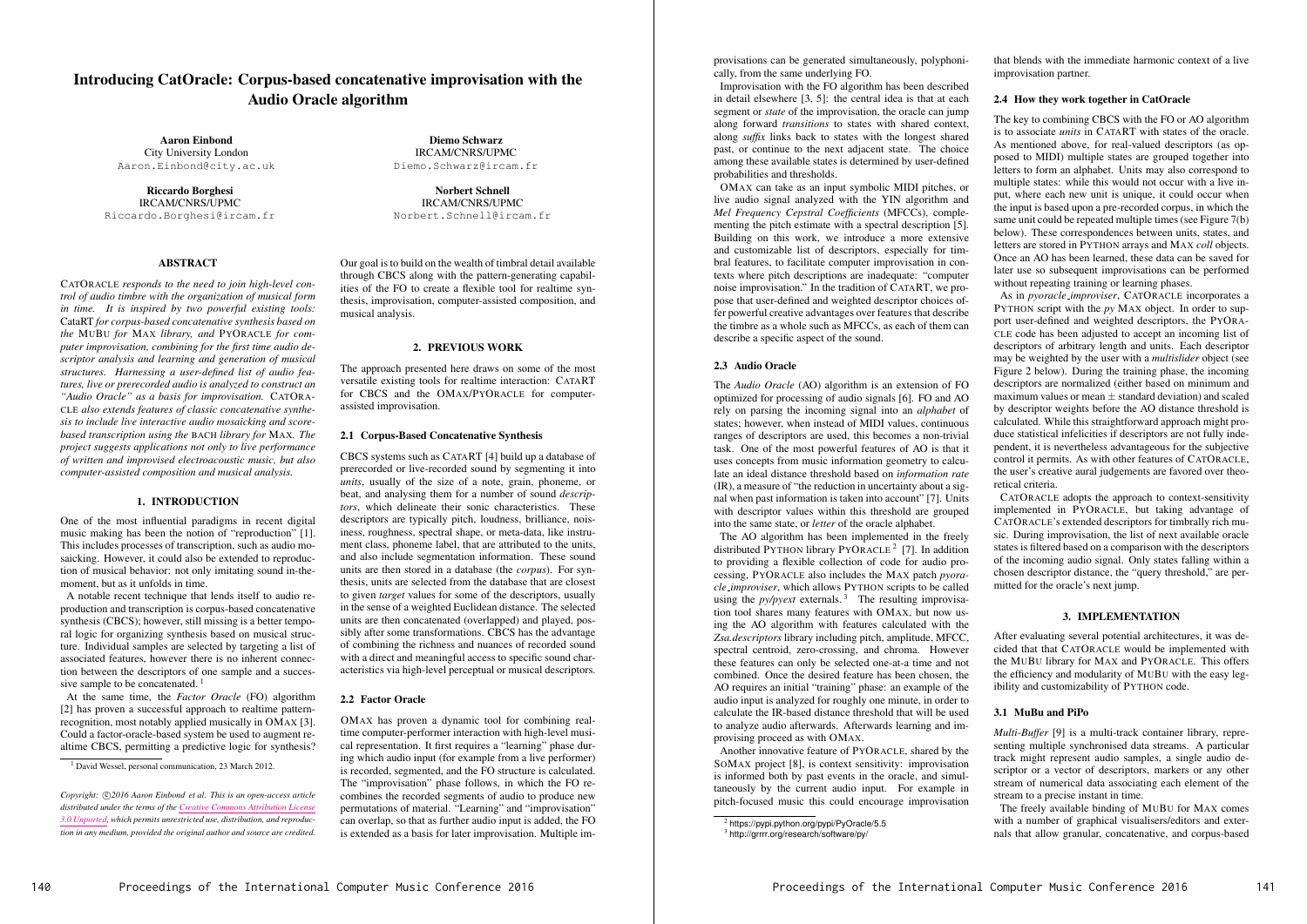synthesis. Paired with the PIPO (*Plugin Interface for Processing Objects*) framework, analysis of audio descriptors and segmentation can be performed in realtime or in batch on a whole collection of sound files.

We implemented CBCS in realtime in our CataRT system,  $4\text{ now rebased on MUBU and PIPo (Figure 1).}$ <sup>5</sup>



Figure 1: Screenshot of *catart-by-mubu*.

#### 3.2 CatOracle Patch Structure

CATORACLE is distributed with MUBU in the examples folder. <sup>6</sup> It takes advantage of MUBU'S modular structure, with multiple objects accessing the same multi-buffer data structure through a shared argument (Figure 2).

#### *3.2.1 Live Input*

An extension of classic CBCS is realtime control using live audio to search the corpus. When descriptors are compared for closest matches between units, this could be termed realtime "audio mosaicking." Already implemented in CATART for *FTM&Co* with the module *catart.analysis* [10], this process can now take advantage of the symmetrical architecture of MUBU and PIPO for even more transparent control of identical parameters for deferred- and realtime analysis and segmentation.

In CATORACLE two segmentation methods are provided for both: "chop," which segments periodically by a specified duration; and "onseg," a simple attack detector on a specified descriptor threshold (by default based on amplitude in decibels, but reconfigurable by the user to any descriptor). The descriptors values are compared in the *mubu.knn* external, which constructs a kD-tree on the prerecorded corpus for efficient comparison with the live input to find the k-nearest-neighbors for each incoming unit. Following previous work with CATART [11], analysis can be carried out in "targeted-transposition" mode, where differences in frequency and energy between corpus and target descriptors are taken into account before re-synthesis. These data can be stored in BACH slots (see Section 3.2.5) and later edited to affect playback.

#### *3.2.2 Audio Descriptors*

By default the analysis subpatches are set to use *pipo.basic*, providing as descriptors: frequency, energy, periodicity, autocorrelation, loudness, centroid, spread, skewness, and kurtosis. This allows CATORACLE to run entirely within the free MUBU distribution. Other descriptor calculations may be customized by replacing the PIPO module with *pipo.yin*, *pipo.moments*, or *pipo.mfcc*. Or, with a software license, the full range of the IRCAMDESCRIPTORS library [12] is available with *pipo.ircamdescriptors*. <sup>7</sup>

A subpatcher with convenient checkboxes for descriptor selection may be substituted for the existing analysis modules in CATORACLE allowing access to spectral, temporal, or many other features in any combination (Figure 3).

#### *3.2.3 Key Values*

For large corpora, tagging individual sound files with metadata can be an invaluable tool for navigation: for example, to organize an orchestral sample library by instrument name. For this purpose CATORACLE includes the subpatch *select-by-key* to enable and disable parts of the corpus. This takes advantage of the key-value data structure of MUBU. When loading a new sound file (or folder containing sound files) to the corpus, an arbitrary keyvalue pair may be entered through a *textedit* object. Or the key "SoundSet" may be assigned automatically with its value set to the directory of the file, thereby allowing to group sounds beforehand. These values are saved and reloaded with the corpus. Then the sounds matching a given key-value pair can be enabled or disabled by a checkbox.

#### *3.2.4 iMuBu View*

Multi-buffers can be viewed using the graphical interface object *imubu*. Within CATORACLE, this object is accompanied by useful presets to view the waveforms of individual sound files in the corpus (wave view) with their segmentation *markers* (equivalent to units in classic CATART). Or, inspired by the CATART *lcd* view, markers may be viewed in a scatterplot with user-chosen descriptors as *x*− and *y*−positions, *x*− and *y*−widths, or color. Transparency is used to indicate sound files (and their markers) that have been disabled by key-value (Figure 4). From both wave view and scatterplot view, a mouse or other controller can be used to select markers for playback through *mubu.concat*∼.

#### *3.2.5* BACH *Transcription*

In previous work, CATART was connected to the BACH library <sup>8</sup> to build a DAW-like interface for concatenative synthesis based on musical score notation [13]. A similar procedure was implemented in CATORACLE: in summary, units or markers are represented as note heads on a musical staff, using either *bach.roll* or *bach.score*. Along with frequency mean (pitch), energy mean (dynamic), and duration, any other descriptor data and metadata can be saved with each note in its *slots*. In particular, the indices



Figure 2: Screenshot of CATORACLE main patch.

| AA                                                      |         |                                                   | Ircamdescriptors-choose] (presentation)                      |                                            |                                                                    |
|---------------------------------------------------------|---------|---------------------------------------------------|--------------------------------------------------------------|--------------------------------------------|--------------------------------------------------------------------|
| Segmentation (corpus)<br>output<br>choo<br>> Attributes |         | iracamdescriptors~: choose descriptors to analyze |                                                              |                                            |                                                                    |
| Orseo                                                   |         | <b>MOFOCASE</b>                                   | <b>Perceptual Descriptors</b>                                | <b>Spectral Descriptors</b>                | <b>Harmonic Descriptors</b>                                        |
| anseg.threshold                                         | 0.01    | <b>Onset Threshold</b>                            | <b>Ritoudress</b>                                            | SpectralCentroid                           | FundamentalFrequency                                               |
| arresp.Of/Unresh                                        | ×о.     | Offset Threshold                                  | RelativeSpecificLoudness (24)<br>PerceptualTristimulus (3)   | SpectralSpread<br><b>SpectralSkewness</b>  | Inharmonicity<br><b>HarmonicEnergy</b>                             |
| <b>UNANC CLASSING</b>                                   | n.      | Duration Threshold                                | Perceptual OddToEvenRatio                                    | <b>SpectralKurtous</b>                     | NoiseEnergy                                                        |
| onsegunirinter                                          | 30      | Minimum Onset Interval                            | <b>Sharpness</b><br>Seresé                                   | SpectralRoBoff<br><b>SpectralVariation</b> | Noisinness<br><b>Harmonic Tristimatus</b>                          |
| onseg.maxsize                                           | kα.     | Maximum Segment Duration (D = unimited)           | SpectralFlatness (4)                                         | <b>Spectra Decrease</b>                    | HarmonicOddToEvenRatio                                             |
| unsag filtersize                                        |         | <b>Median Filter Size</b>                         | SpectralCrest (4)<br><b>PerceptualSpectralDeviation</b>      | SpectraSppe<br>Orroma (12)                 | HarmonicSpectraDeviation<br><b>HarmonicSpectralCentroid</b>        |
| onsec.odfricole                                         | O: mean | Onset Detection Calculation Mode                  | PerceptualSpectralCentroid                                   |                                            | HarmonicSpectraSpread                                              |
| anseg.atartsonset                                       |         | Mark start of buffer                              | PerceptualSpectralSpread<br>PerceptualSpectralSkewness       |                                            | <b>HarmonicSpectrolSkewness</b><br><b>HarmonicSpectralKurtosis</b> |
| > Attributes                                            |         | <b>PerceptualSpectralKurtesis</b>                 | Signal Descriptors                                           | HarmonicSpectralVariation                  |                                                                    |
| Ove                                                     |         | meronnia                                          | PerceptualSpectraRolloff<br>PerceptualSpectralVariation      | SignalZeroCrossingRate                     | <b>HarmonicSpectraDecrease</b><br>HarmonicSpectralSlope            |
| (hop.size)                                              | 342.    | Segment duration (O = whole file)                 | PerceptualSpectralDecrease                                   | TotalEnergy                                | HarmonicSpectraRolloff                                             |
| chop offset                                             | va.     | <b>Offset Threshold</b>                           | PerceptualSpectralSlope<br>MECC (13)<br>PerceptualModel (24) | $d$ dar                                    |                                                                    |

Figure 3: *pipo.ircamdescriptors* analysis subpatch.

of the marker and buffer are saved with each note, permitting playback from BACH through *mubu.concat*∼. This information and other slot contents, for example source filename, can be displayed directly in the roll or score. Checkboxes permit quick selection of permitted rhythmic values with *bach.quantize*. Taking advantage of *bach.score's* proportional spacing attribute (@spacingtype 2), the roll and score are aligned rhythmically by default (Figure 5). From *bach.score* a MusicXML file can be exported, including slot metadata like dynamics and textual annotations, for further editing (see corresponding passage in Figure 9)

Combined with the audio oracle, this interface now offers new potential improvisation scenarios. For example, a computer improvisation can be transcribed in music notation for later use in computer-assisted composition (see Section 4.2 below). Or a transcription, as it is generated in real time, could be read by a human instrumentalist for acoustic playback (see Section 5 below).

#### *3.2.6 Audio Oracle*

The agent for computer-assisted improvisation is contained in the abstraction *pyoracle-gl*. As described above, descriptor values are received from other modules in the patch (*pipo*, *mubu.knn*, or *imubu*) depending on the scenario. They are normalized and weighted before being sent to the AO. The "queryae-gl" script loaded in the *py* external calls functions from the PYORACLE library to calculate the ideal distance threshold, learn the oracle, and generate the next state for improvisation. The module features a number of control parameters common to OMAX and PY-ORACLE: the probability of linear continuity versus jumping along the oracle, restriction to a region of the oracle, and forbidding repetition of the *n* most recent states with the "taboo" parameter (Figure 6). Due to the hybrid nature of CATORACLE the timing of improvisation can be controlled in several ways: durations can be reproduced from the durations of the learned oracle, durations can be taken from the pre-recorded corpus (possibly affected by *mubu.concat* synthesis attributes), or the oracle can wait to be triggered externally to advance to the next state.

The oracle can be visualized graphically using *Jitter* OpenGL objects for computational efficiency. These images, inspired by OMAX and PYORACLE show incisive views of musical structure, with forward transitions above

<sup>4</sup> http://ismm.ircam.fr/catart/

<sup>5</sup> http://ismm.ircam.fr/mubu, http://ismm.ircam.fr/pipo/

<sup>6</sup> http://forumnet.ircam.fr/product/mubu-en/

<sup>7</sup> http://forumnet.ircam.fr/product/max-sound-box-en/

<sup>8</sup> http://www.bachproject.net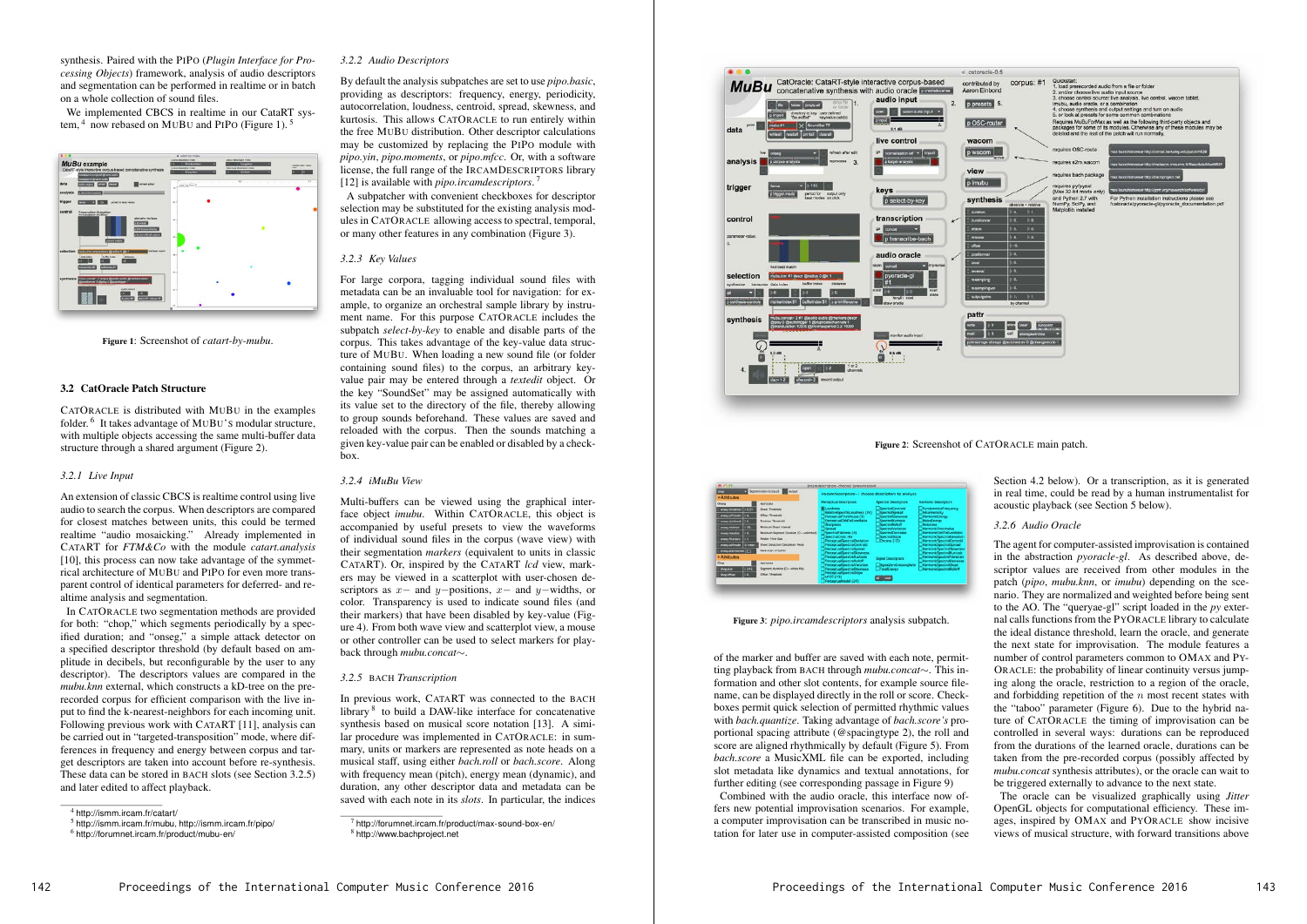

Figure 4: *iMuBu* scatterplot showing a corpus with some sound files (and their markers) disabled (transparent).

and suffix links below. The shaded ball represents the current state of an improvisation, and the shaded rectangle corresponds to a region to which improvisation is restricted (Figure 6).

#### *3.2.7 Additional Features*

Further features improve the user interface and performance of CATORACLE: communication through OSC messages using *OSC-route*, <sup>9</sup> control of *imubu* with a WA-COM tablet using the *s2m.wacom* external, <sup>10</sup> *attrui* objects to control the granular-synthesis-style parameters of *mubu.concat*, and *pattr* objects with bindings to these attributes as well as other important parameters in the patch for convenient saving and reloading of preset scenes.

#### 3.3 CataRT-MuBu-Live

An additional "light" version of the patch, entitled *catartmubu-live*, is made available without the Audio Oracle algorithm and with no dependencies on any third-party libraries and externals. The remaining patch, requiring only MUBU and the standard MAX distribution, still retains the other features of CATORACLE, notably live analysis of an incoming audio signal for audio mosaicking, live recording the corpus, and an expanded list of triggering methods, as well as the tagging system provided by key-value pairs in MUBU. Furthermore, it avoids the limitation of the *py* external to 32-bit mode, and so can be used with MAX in 64 bits. It complements the even more streamlined *catartby-mubu* and more elaborate CATORACLE, and all three are distributed in the MUBU examples folder.



(d) Begins with an audio oracle generated through any of the previous methods. But when improvisation begins, a live audio input is taken as a guide for navigation using PYORACLE's "query mode," so that the improvisation is informed by the current audio context. For noiseimprovisation, this could be used to guide the computer improvisation toward timbral fusion with the live input, especially effective with the expanded list of timbral descriptors available from *pipo.ircamdescriptors*.<sup>11</sup>

Figure 5: Transcription subpatch showing markers displayed in *bach.roll* and *bach.score* with slots for metadata.

#### 4. MUSICAL APPLICATIONS

A range of applications extend the existing capabilities of CATART, OMAX, and PYORACLE as outlined in Figure 7. (a) Depicts a process similar to OMAX: the performance begins with an empty corpus and the oracle is learned from a live audio input, stocking both the audio corpus and the oracle structure upon which improvisation is to be based.





(b) Represents a variation taking advantage of CBCS: a pre-recorded corpus is used in place of a live input. The oracle is learned from a musical sequence generated from the corpus, activated by a gestural controller such as a mouse or WACOM tablet. No new audio is recorded, but the oracle is recorded and used to generate an improvisation based on the same corpus.

(c) Combines (a) and (b): again the process begins with a pre-recorded corpus. But instead of a gestural controller, live audio input is used to control the initial musical sequence: for example through a live audio mosaic, comparing the live input to the closest matches in the corpus. No new audio is recorded, but the recorded oracle captures the structure of the input in terms of its descriptors. This could be advantageous in a performance situation where realtime control is desired, but without the risk of recording audio in non-ideal conditions (see *Xylography* below). Or it could be used for a more radical interpretation of computer improvisation: to imitate the behavior of one musical sequence using completely different sound material, raising intriguing æsthetic as well as technical questions.

#### 4.1 Comprovisation

The combination of pre-composed music with computerassisted improvisation, or "comprovisation" [5], is wellFigure 6: Audio Oracle abstraction showing (above) improvisation controls and (below) oracle visualization.

suited for CATORACLE. The first work to use the system for composition and performance is *Xylography* for violoncello and electronics by Aaron Einbond. <sup>12</sup> In this rigorously-composed work, no audio is recorded live: all of the electronics are generated from samples pre-recorded in the studio. However there is still a high degree of interactivity: audio oracles are learned in realtime, responding to the performer's fleeting variations in timbre and timing, especially relevant in a score with extended instrumental techniques. When the computer takes this as a basis for improvisation, it is informed by the performer's unique interpretation of the score. At times query mode is used to bring these improvisations into closer proximity with the performer as she continues playing from the notated score.

#### 4.2 Computer-Assisted Composition

*Xylography* also makes use of computer-assisted composition: applying the notational capabilities of BACH,



Figure 7: Paradigms of improvisation with CATORACLE.

computer-improvised sequences were transcribed as the basis for parts of the score to be performed acoustically. In this way, computer-improvisation becomes a technique for elaborating and developing acoustic material. In Figure 9, the first passage from the opening of the work is transcribed precisely from a recorded improvisation by the human performer. The second is transcribed from a computer-improvisation based on this recording, to be reinterpreted live by the performer near the end of the work. The intended effect is of a recapitulation, recognizable timbrally, but as if mis-remembered in its temporal sequence. The repetition and permutation of similar elements can be observed in spectrograms of the learned 'cello passage and the computer-improvised response (Figure 8), as well in the score, which has been edited in FI-NALE to render the graphical symbols (Figure 9).



Figure 8: Spectrograms of learned and computerimprovised passages labeled with oracle states/markers.



Figure 9: *Xylography* for 'cello and electronics, excerpts corresponding to those in Figures 5 and 8.

<sup>9</sup> http://cnmat.berkeley.edu/downloads

<sup>10</sup> http://metason.cnrs-mrs.fr/Resultats/MaxMSP/

 $11$  See a video of context-sensitive noise improvisation with CATORA-CLE by violist Nils Bultmann at https://vimeo.com/157177493.

<sup>&</sup>lt;sup>12</sup> Written for Pierre Morlet and Séverine Ballon; videos available at http://medias.ircam.fr/xfb3c40 and https://vimeo.com/137971814.